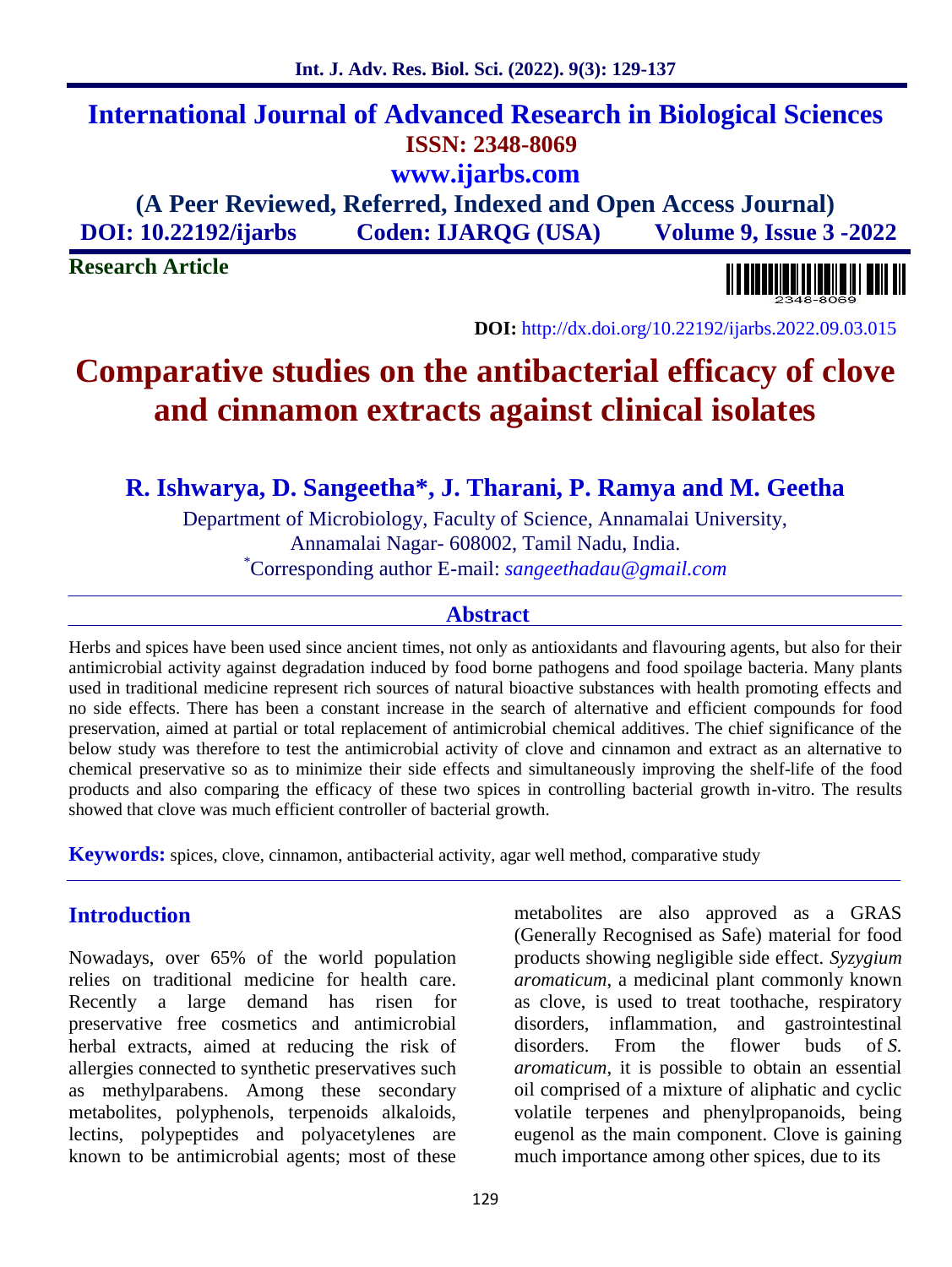antimicrobial and antioxidant activities (Shan *et al*. 2005; Shrivastav *et al*. 2019) to cure toothache, gastrointestinal disorders and inflammation (El-Shouny *et al*. 2020; Santin *et al*. 2011; Oluwasina *et al*. 2019). Some of the studies mentioned the antibacterial potential of clove. The studies showed that phenolic extract of clove (*Syzygium aromaticum*) has antibacterial activities against the growth of *S. aureus* and *E. coli* in a concentration range of 50–100 μg/mL (El-Matti *et al*. 2016). *Syzygium aromaticum* seeds contain eugenol (component with antimicrobial activity) with a minimum inhibitory concentration (MIC) of 0.06 mg/mL, which affect the membrane permeability, and increase oxidative stress enzymes such as catalase and superoxide dismutase (Ajiboye *et al.* 2016).The genus Cinnamomum contains more than 300 evergreen aromatic trees and shrubs. Four species have great economic importance for their multiple culinary uses as common spices worldwide*: Cinnamon zeylanicum* Blume, *Cinnamon loureiroi* Nees, *Cinnamon burmanni* Blume*, Cinnamon aromaticum* Nees.

The term cinnamon commonly refers to dried bark of *C. zeylanicum* and *C. aromaticum* used for the preparation of different types of chocolate, beverages, spicy candies and liquors. Moreover, cinnamon is used in various savory dishes, pickles, soups and Persian sweets. Cinnamon bark, leaves, flowers and fruits are used to prepare essential oils, which are destined for use in cosmetics or food products. Moreover, according to traditional Chinese medicine cinnamon has been used as a neuroprotective agent and for the treatment of diabetes. Cinnamon has also been used as a health promoting agent for the treatment of disease such as inflammation, gastrointestinal disorders and urinary infections. Another potential medical use of cinnamon would be with regards to its antimicrobial properties, especially antibacterial activity (Ahuja et al 2015).It is well known that infection is one of the leading causes of morbidity and mortality worldwide. According to world Health Organization reports in 2011, there were more than 55 million deaths worldwide with infection being responsible for one-third of all deaths. The high prevalence of infection and

long-term exposure to antibiotics has lead to the antibiotic resistance of micro organisms. Therefore, much attention has been paid to the discovery and development of new antimicrobial agents that might act against these resistant microorganisms and cinnamon could be an interesting candidate (Paliwal *et al* 2018). Thus the aim of the present study is to analyze antibacterial effects of cinnamon and cloves.

## **Materials and Methods**

## **Bacterial culture:**

The pathogenic bacteria *E. coli, Pseudomonas sp, Proteus sp, Salmonella sp*, *Staphylococcus aureus* were procured from the culture collection centre, Pondicherry.

### **Acquisition of spices and preparation of extract:**

Cinnamon and cloves were procured from the local market. The spices were air dried at room temperature and grounded into fine powder. Three extracts namely ethanol, methanol and acetone were prepared. 10 grams of spice powder (cinnamon and cloves) was soaked separately in 100ml of ethanol, methanol and acetone in a conical flask, plugged with cotton and kept at room temperature for 3 days and filtered through Whatman No.1 filter paper. The filtrate was evaporated in petridishes at room temperature for 2-3 days till the volume was reduced to one fourth of the original volume of the solvent used and stored at 4°C in air tight bottles (Harborne, 1973).

### **Determination of antibacterial activity of spices powder**

Antibacterial activity of methanol, ethanol, and acetone extract of the cinnamon and cloves powder was evaluated separately by agar well diffusion method (Aida et al., 2001). The test bacterial strains were inoculated into Mueller- Hinton broth and incubated at 37<sup>o</sup>C for 24 hours. After incubation a sterile cotton swab was immersed in the bacterial suspension and swabbed aseptically on the surface of Muller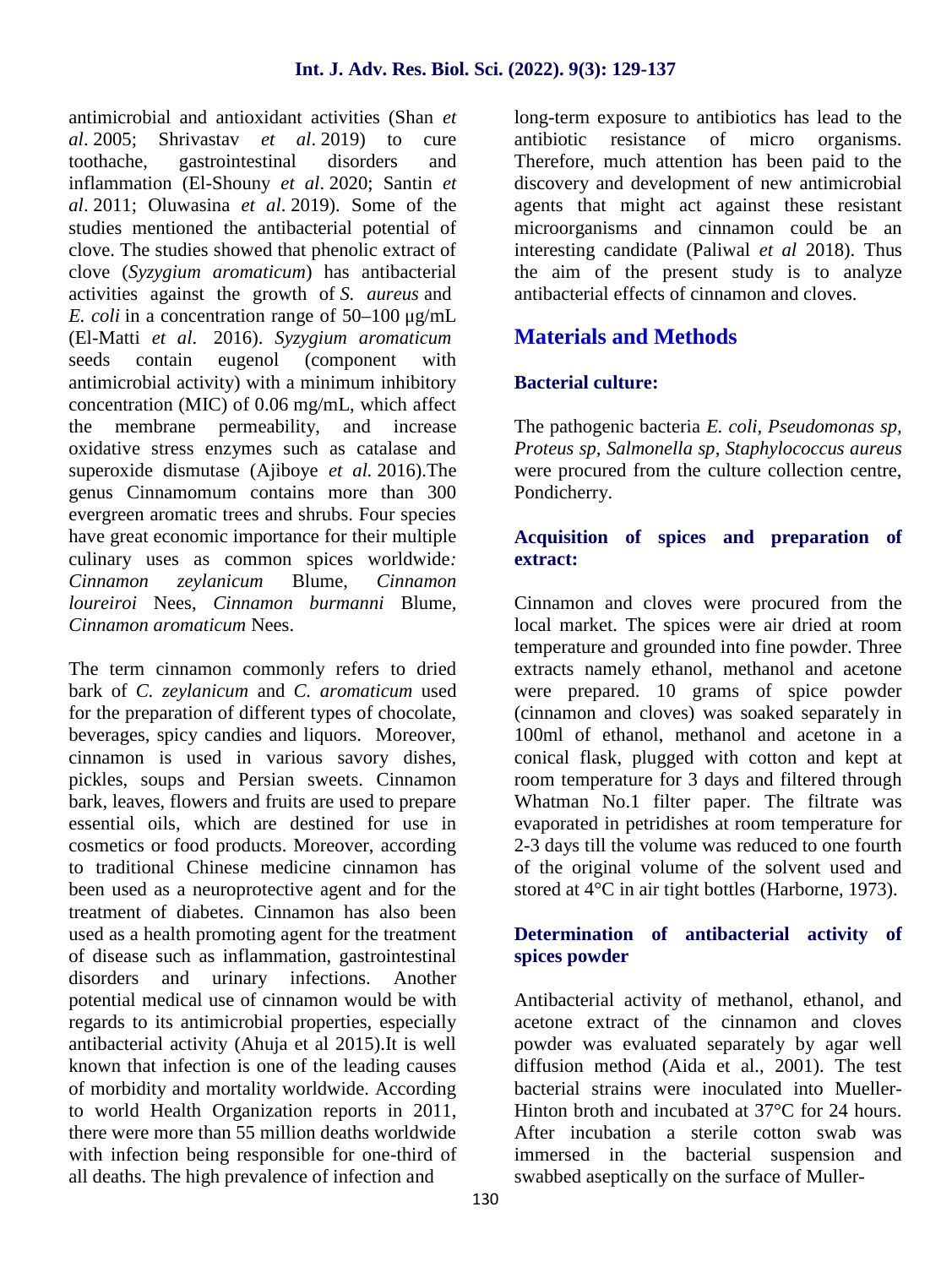Hinton agar medium and allowed to dry for about 3 minutes. Well of 6mm diameter was punched into the agar medium and filled with 100 micro litre of crude spices (cinnamon & cloves) extracts (75 mg/ml in 10% DMSO), 100 micro litre and 150 micro litre of different concentration were used. Gentamicin (50 mg/ml) was used as positive control and 10% dimethyl sulfoxide (DMSO) was used as a negative control. The plates were incubated in an upright position at 37°C for overnight in an incubator. Antibacterial activity was detected by measuring the zone of inhibition around each well, excluding the diameter of the well in mm as low activity  $\left(\leq 6$  mm) moderate activity (7-10mm) high activity (11-15mm) very active at  $(>= 16$ mm) and no activity  $(-)$  (Praveen *et al*, 2010).

## **Results and Discussion**

The resistance to multiple drugs has become a common feature in which most of the organisms associated with diarrhoea and other enteric diseases. Urinary tract infection and wound infection (Uraih et al. 2004; Kumar et al. 2012).The present work was conducted to evaluate the antimicrobial potential of Indians spices namely *Syzgium aromaticum* (clove), *Cinnamon zeylanicum* (cinnamon). The spices were purchased in dried form and grinded before subjecting to antimicrobial activity. In present study, three solvents namely ethanol, methanol and acetone were selected for extraction. The methanolic extract of the two spices exhibited the maximum antimicrobial activity against pathogen. The ethanol and acetone extract showed less activity against the isolates. All extracts of spices showed antibacterial property. The maximum zone of inhibition  $(33\pm0.3$ mm) was attained from the methanolic extract of clove against *E. coli* in the concentration of 150 µl followed by *Pseudomonas sp* with the inhibition zone (24±0.2mm). The ethanolic extract showed maximum zone (31±0.4mm) against *Pseudomonas sp* followed by *E. coli* with the inhibition zone 26±0.4mm. Acetone extract showed less activity when compared with methanol and ethanol extracts.

#### **Table 1: Antimicrobial activity of clove against bacterial pathogens**

| Bacteria/<br><b>Spice extract</b> |                    | <b>Positive</b> |              |                   |              |              |                   |              |              |                                     |
|-----------------------------------|--------------------|-----------------|--------------|-------------------|--------------|--------------|-------------------|--------------|--------------|-------------------------------------|
|                                   | Methanol $(\mu I)$ |                 |              | Ethanol $(\mu I)$ |              |              | Acetone $(\mu I)$ |              |              | control                             |
|                                   | 75                 | <b>100</b>      | 150          | 75                | 100          | <b>150</b>   | 75                | 100          | 150          | (Gentamicin<br>$(50 \text{ mg/ml})$ |
| E.coli                            | $26 \pm 0.3$       | $29 \pm 0.4$    | $33 \pm 0.3$ | $22 \pm 0.2$      | $25 \pm 0.2$ | $26 \pm 0.4$ | $16 \pm 0.2$      | $18 \pm 0.3$ | $20 \pm 0.2$ | $34 \pm 0.5$                        |
| Proteus sp                        | $16 \pm 0.2$       | $17+0.2$        | $18 \pm 0.2$ | $18 \pm 0.4$      | $19 \pm 0.3$ | $20 \pm 0.3$ | $16 \pm 0.2$      | $17+0.2$     | $18 + 0.4$   | $30 \pm 0.4$                        |
| Salmonella sp                     | $15 \pm 0.4$       | $16 \pm 0.4$    | $17 \pm 0.3$ | $15 \pm 0.2$      | $17 \pm 0.2$ | $19 \pm 0.3$ | $12 \pm 0.2$      | $12\pm0.3$   | $14\pm0.4$   | $30 \pm 0.2$                        |
| Pseudomonas<br>sp                 | $20 \pm 0.2$       | $22 \pm 0.2$    | $24 \pm 0.2$ | $25 \pm 0.4$      | $28 \pm 0.2$ | $31 \pm 0.4$ | $15 \pm 0.3$      | $17+0.4$     | $18+0.2$     | $30 \pm 0.3$                        |
| <i>Staphylococcus</i><br>sp       | $19 \pm 0.2$       | $20 \pm 0.3$    | $21 \pm 0.3$ | $18 \pm 0.4$      | $20 \pm 0.3$ | $20 \pm 0.2$ | $15 \pm 0.3$      | $18 + 0.2$   | $20 \pm 0.4$ | $32 \pm 0.4$                        |

Negative control – DMSO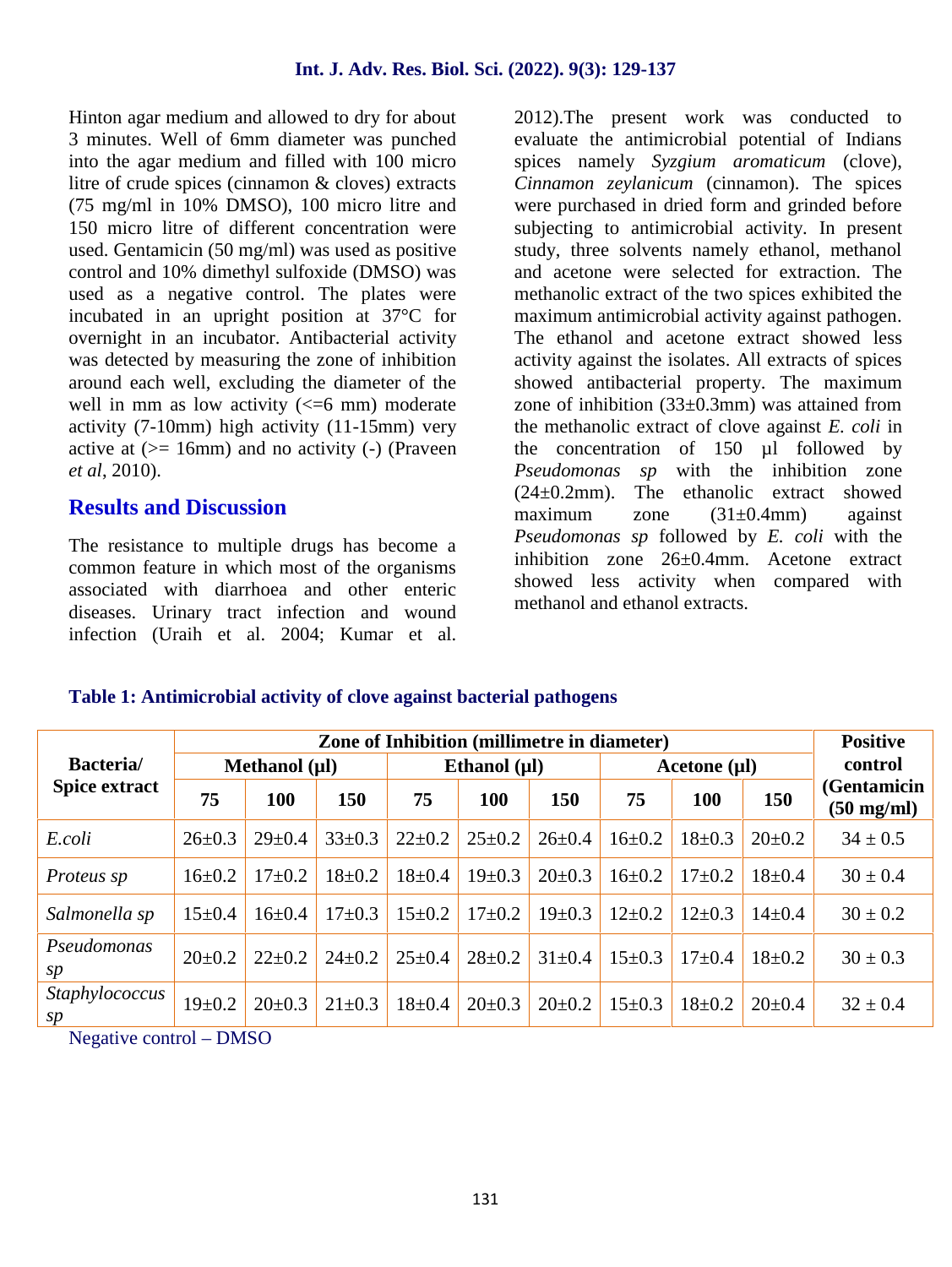

**Fig 1. Antimicrobial activity of Clove against bacterial pathogens**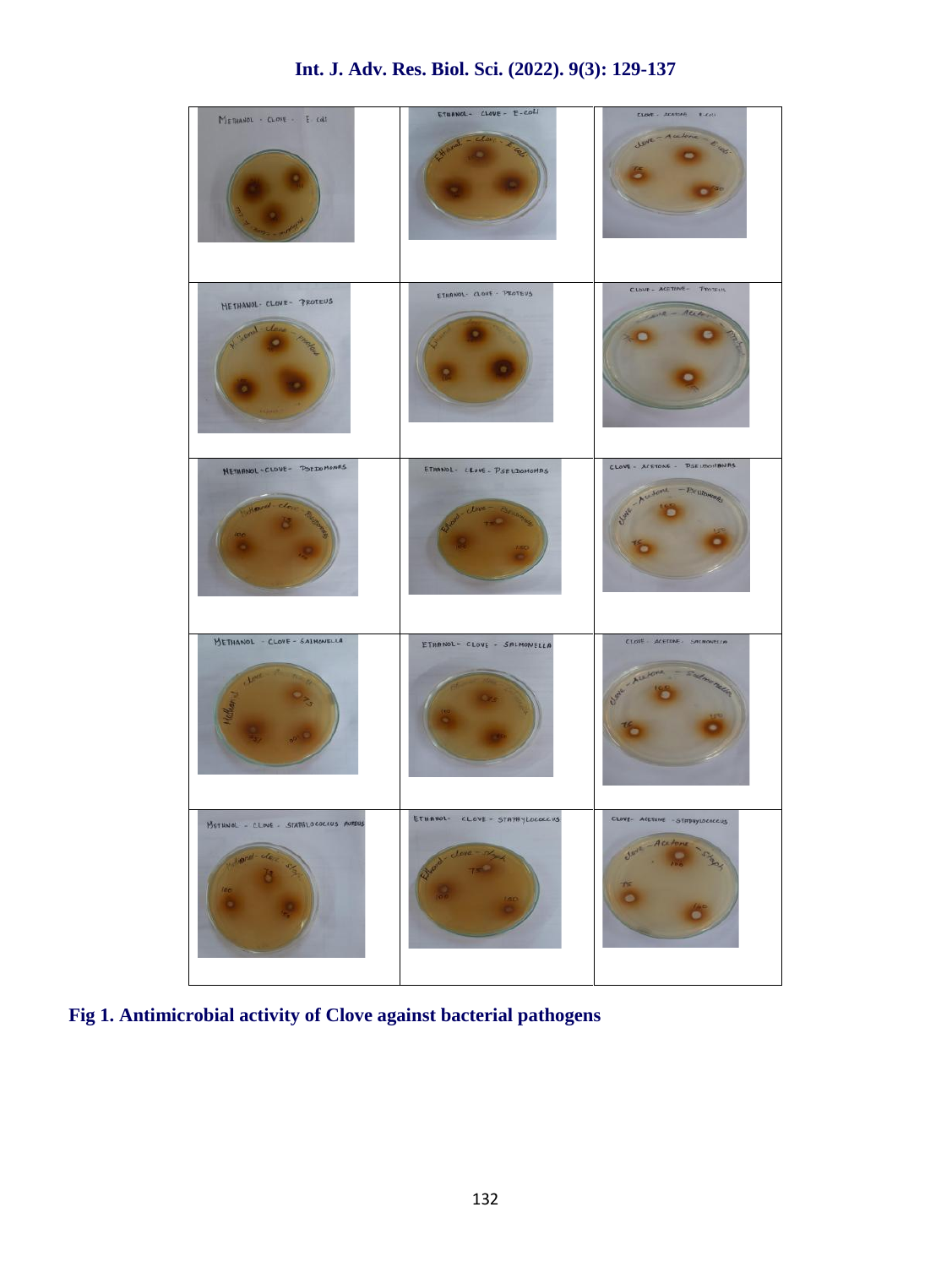| <b>Bacteria/extracts</b> |                    |              |              |                   |              |              |                   |              |              |                                                 |
|--------------------------|--------------------|--------------|--------------|-------------------|--------------|--------------|-------------------|--------------|--------------|-------------------------------------------------|
|                          | Methanol $(\mu I)$ |              |              | Ethanol $(\mu I)$ |              |              | Acetone $(\mu I)$ |              |              | <b>Positive</b>                                 |
|                          | 75                 | 100          | 150          | 75                | <b>100</b>   | 150          | 75                | 100          | 150          | control<br>(Gentamicin<br>$(50 \text{ mg/ml}))$ |
| E. coli                  | $27 \pm 0.2$       | $28 \pm 0.2$ | $29 \pm 0.3$ | $17 \pm 0.3$      | $19 \pm 0.2$ | $22 \pm 0.2$ | $14\pm0.3$        | $17\pm0.2$   | $18 \pm 0.4$ | $30 \pm 0.3$                                    |
| Proteus sp               | $15 \pm 0.4$       | $16 \pm 0.4$ | $17+0.4$     | $15 \pm 0.4$      | $16 \pm 0.4$ | $17 \pm 0.3$ | $14\pm0.3$        | $15 \pm 0.3$ | $15 \pm 0.3$ | $27 \pm 0.4$                                    |
| Salmonella sp            | $19 \pm 0.3$       | $22 \pm 0.2$ | $24 \pm 0.2$ | $17+0.2$          | $19 \pm 0.3$ | $22 \pm 0.4$ | $15 \pm 0.2$      | $16 \pm 0.4$ | $16 \pm 0.2$ | $25 \pm 0.5$                                    |
| Pseudomonas sp           | $20 \pm 0.2$       | $21 \pm 0.3$ | $22 \pm 0.3$ | $16 \pm 0.3$      | $18 + 0.2$   | $20 \pm 0.3$ | $16 \pm 0.2$      | $18 \pm 0.2$ | $20 \pm 0.4$ | $26 \pm 0.2$                                    |
| Staphylococcus<br>sp     | $27 \pm 0.3$       | $28 \pm 0.2$ | $29 \pm 0.3$ | $20 \pm 0.4$      | $23 \pm 0.4$ | $25 \pm 0.2$ | $20 \pm 0.4$      | $21 \pm 0.2$ | $22 \pm 0.2$ | $31 \pm 0.4$                                    |

#### **Table 2: Antimicrobial activity of cinnamon against bacterial pathogens**

Negative control - DMSO

The methanolic extract of cinnamon showed highest potential against *Escherichia coli* and *Staphylococcus sp* (29±0.3mm) followed by *Salmonella sp* (24±0.2mm) in the concentration of 150 µl. Ethanolic extract contributed the maximum zone of inhibition  $(25\pm0.2$ mm) against *Staphylococcus sp* followed by *Salmonella sp* (22±0.4mm) and acetone against Staphylococcus sp (22±0.2mm) followed by *Pseudomonas sp*  $(20\pm0.4$ mm). The ethanolic extract of cinnamon showed highest potential against *Escherichia coli*, methanolic extract against *Pseudomonas sp* and acetone against *Staphylococcus aureus.* The most potent antimicrobial constituents in many spices are aromatic phenolic compounds. It can be concluded that the antimicrobial efficacy of clove is due to eugenol while cinnamon is due to eugenol and cinnamon aldehyde (Rahman et al 1997).

The active constituent of spices may exhibit their antimicrobial effect either by degradation of cell wall, disruption of cytoplasmic membrane, leakage of cellular components, damage protein, interfere with enzymatic activities inside the cell, affect synthesis of DNA and RNA affect electron transport and nutrient uptake, leakage of cellular components, impair the energy production inside the cell, change the fatty acids and phospholipid constituents (Kuang *et al* 2011).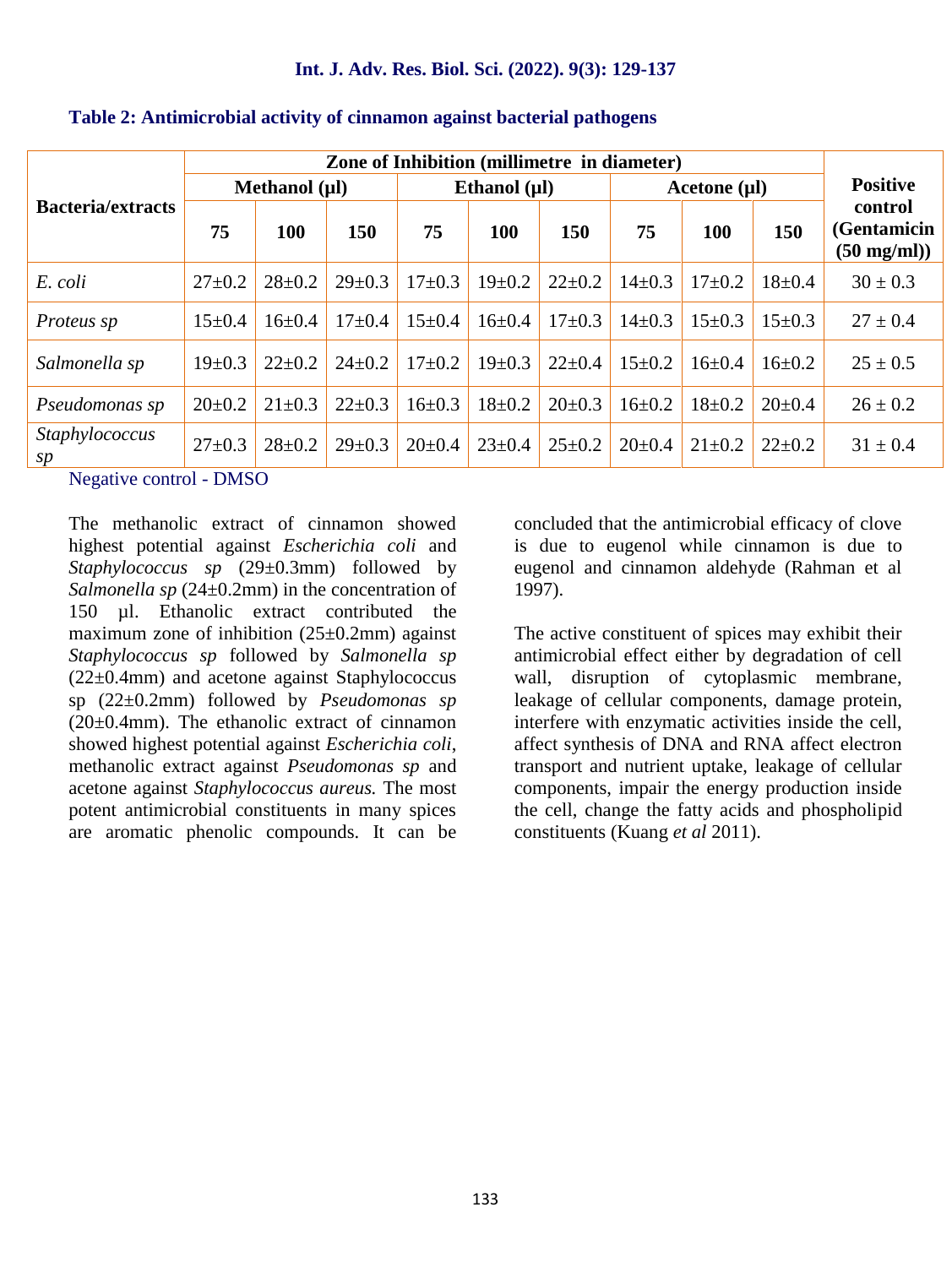



## **Conclusion**

Spices are an important part of human diet in India. They have been used for thousands of years to enhance the flavor, color and aroma of the food. Spices are well known for their preservative and medicinal values in households. It is however in recent year that the spices have drawn the attention of researchers due to increasing resistance against antibiotics amongst pathogens.

From this study, it may be concluded that the methanolic extracts of spices can be used as a source of natural antimicrobial compound against pathogenic bacteria. When comparing the two spices cloves showed maximum antibacterial activity than cinnamon. This preliminary study can be further extended in determining the active components of the spices so that effective medicinal preparations can be made.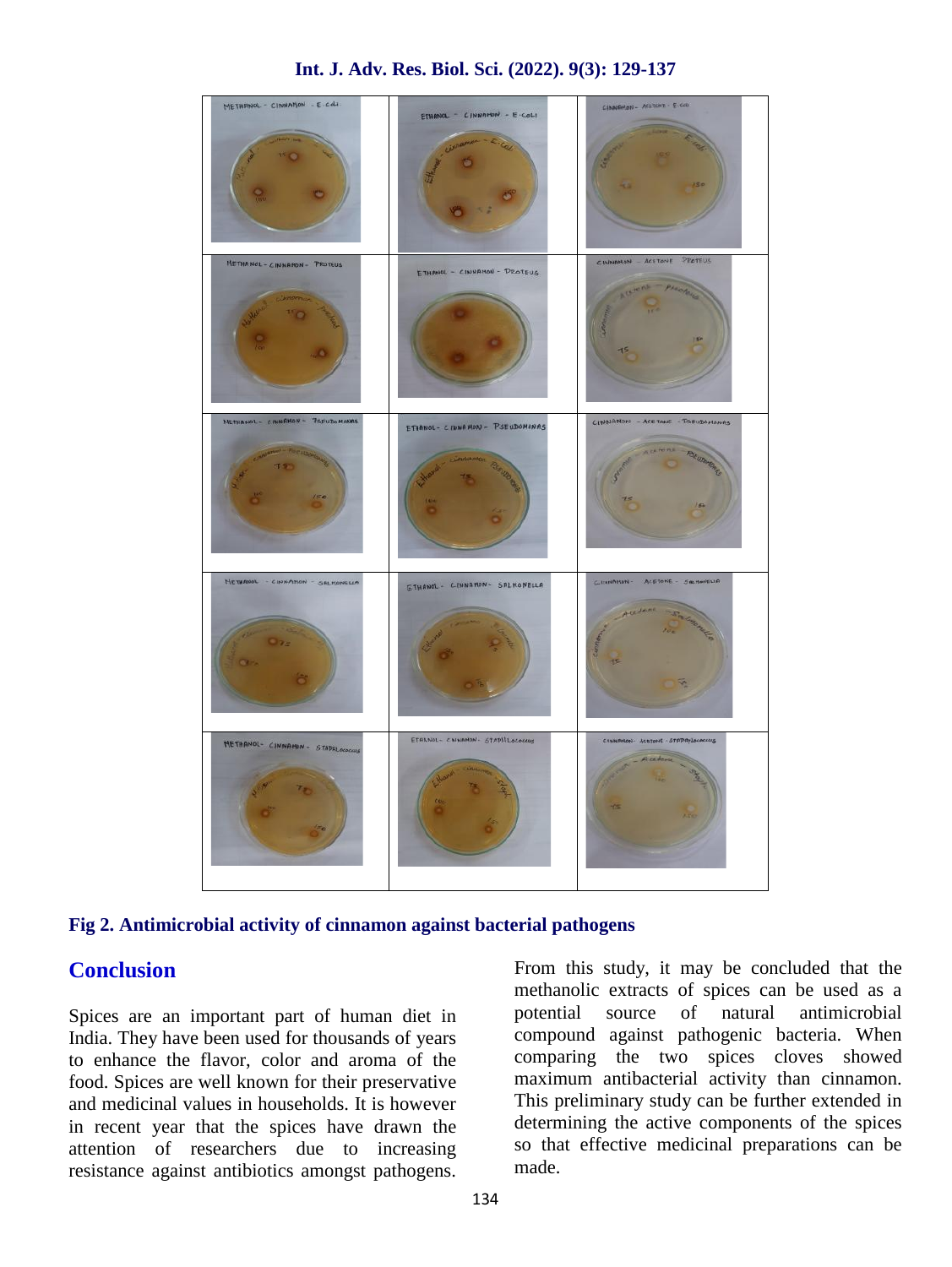## **References**

- 1. Ahmed J, Mehmood Z, Mohammad F, *J. Ethnopharmacol.* 1998; 62: 183. Ahmed S, Rahman SR, Gomes DJ, *Bangladesh J. Med. Sci.*, 2004; 10: 49.
- 2. Alan D.Kaye, AmirBaluch Adam M. Kaye FASCP, FCpha Mineral, Vitamin, and Herbal Supplements Anesthesia and<br>
Uncommon Diseases, Evans, WC, Trease 15. Uncommon Diseases. Evans, WC. Trease and Evans' Pharmacognosy. 2012; 470- 487.
- 3. Bakht HBM, Gomes DJ, Huq F, *Bangladesh J. Med. Sci.* 2000; 6: 9.
- 4. Baliga MS, Joseph N, Venkataranganna MV, Saxena A, Ponemone V, Fayad R, *Food Funct*.2012;1109.
- 5. Beuchat LR, Golden DA, *Food Technol*., 1989; 43: 134.
- 6. Bhawana Pandey, Shabina Khan, Sheetal singh, A Study of antimicrobial activity of some spices *Int.J.Curr.Microbiol.App.Sci.* 2014; 3(3): 643-650.
- 7. Bhuvaneswari K, Poongathai SG, Kuruvilla A, Raju, AA. *Ind. J. Pharmacol*. 2002; 34:260.
- 8. Batiha G, Alkazmi L, Wasef L, Biomolecules AB. *Syzygium aromaticum* L. (Myrtaceae): Traditional uses, bioactive chemical constituents, Pharmacological and toxicological activities. 2020 Jun<br>Available from: 21. Available from: https://www.mdpi.com/2218-273X/10/2/ 202.
- 9. Capasso R, Izzo AA, Borrelli F, Russo A, Sautebin L, Pinto A, Capasso F, Mascolo<br>N *Life Sci* 2002:  $71:2311$  22. N, *Life Sci.* 2002; 71: 2311.
- 10. Chowdhury MA, Rahman KM, Miah MR and Haq JA, *Top. Med. Hyg*. 1994; 97: 161
- 11. Dhar U, Bennish ML, Khan WA, Seas C, Khan EH, Albert MJ, Salam MA, Trans. R. Soc. Trop. *Med. Hyg*.1996; 90: 40.
- 12. Edwards QT, Colquist S, Maradiegue A. What's cooking with garlic is this complementary and alternative medicine for hypertension. *J Am Acad Nurse Pract*. 2005;17(9):3815.
- 13. Filho JR, de Sousa Falcão H, Batista LM, Filho JM, Piuvezam MR .Effects of plant extracts on HIV-1 protease. Curr HIV Res. 2010; 8(7): 531- 44.
- Ganjre A, Kathariya R, Bagul N, et al. Anti-carcinogenic and Anti-bacterial Properties of Selected Spices: Implications in Oral Health. *Clin. Nutr. Res*. 2015; 4(4):209-15.
- 15. Haque MA, Gomes DJ,Hasan Z, *Dhaka University J. Biol. Sci*., 2001, 10, 51. Idose O, Guthe T, Willeox R, Deweek, AL, *Bulletin of WHO*. 1968; *38:*159.
- 16. Iwu MW, Duncan, AR, Okunji CO, In Janick J (Ed.), *Perspectives on New Crops and New Uses* .1999; 457.
- 17. Jahan Y, Jahan F, Mamun KZ, Hossain MA, Shirin T, Sahman S, Gomes DJ, Mymensingh. *Med. J*. 2004; 13: 76.
- 18. JahanY, Hossain A, *J. Diarrhoeal Dis. Res.* 1997; 15; 17. JahanY, Hossain A, J. Diarrhoeal Dis. *Res*., 1997, 15, 17.
- 19. Jibrin J, Bharadwaj M. Healing Spices. *Yoga Journal.* 2017; (290): 83-89. Karapinar M, Aktug SE, *Int. J. Food Microbiol.*1987, 4: 161.
- 20. Khan A, Safdar M, Khan M, Khattak N, Anderson R. Cinnamon improves Glucose and Lipids of People with Type 2 Diabetes. Diabetic Care 200326:3215- 3218.
- 21. Kuang, X, Li B, Kuang R, Zheng X.D, Zhu B, Xu B.L, Ma M.H. Granularity and antibacterial activities of ultra-fine cinnamon and clove powders. *J. Food Saf*. 2011, 31, 291–296.
- 22. Mamun KZ, Tabassum S, Ashna SM, Hart CA, *Bangladesh Med. Res. Coun. Bull*. 2004; 30: 81.
- 23. Nascimento GGF, Locatelli J, Freitas PC, Silva GL, *Braz. J. Microbiol*., 2010; 31: 247.
- 24. Papp L.V, Holmgren, J. Lu. A. and Khanna, K.K. From Selenium to Selenoproteins Synthesis, Identity, and Their Role in Human Health. *Pakistan Journal Botany*. 2007; 9(7): 775-806.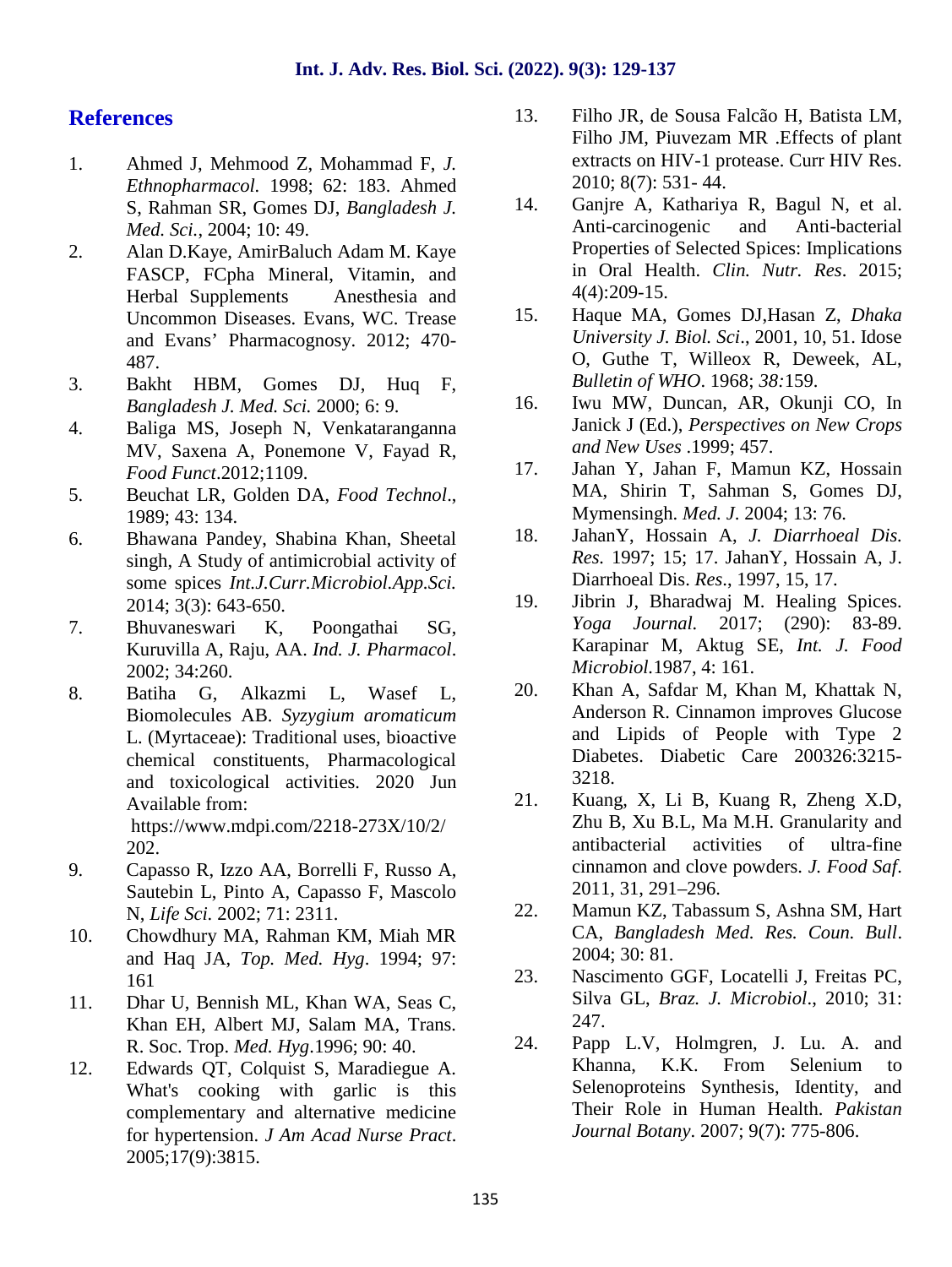- 25. Peterson DW, George RC, Scaramozzino F, LaPointe NE, Anderson RA, Graves DJ, Lew J. Cinnamon extract inhibits tau 38. aggregation associated with Alzheimer's disease in vitro. *J Alzheimers Dis*. 2009; 17(3):585-97.
- 26. Rahman MM, Gomes DJ, Choudhury N, Hasan Z, Rahman SR, Huq F, *Bangladesh Med. Coll. J*. 1997; 2: 20.
- 27. Rapp C. Clove as Effective as Topical Anesthetic. *Herbal Gram*. 2007;(74):26.
- 28. Santoyo S, Cavero S, Jaime L, Ibanez E, Senorans F.J, Reglero G. Supercritical carbon dioxide extraction of compounds with antimicrobial activity from *Origanum vulgare* L. Determination of optimal extraction parameters*. J. Food Prot*. 2006; 69; 369–375.
- 29. Shan B, Cai Yi-Z, Brooks JD, Corke H, *Int. J. Food Microbiol*. 2007; 117: 112.
- 30. Shelef, L.A. Antimicrobial effects of spices*. J. Food Safety*.1983; 6:29-34.
- *31.* Souza EL, Stamford TLM, Lima EO, Trajano VN, Filho JB, *Braz. Arch. Biol. Technol*., 2005; 48: 549.
- 32. Turn Up. The Heat with Chili Peppers. *Environmental Nutrition*. 2014; 37(8): 28- 32. Uraih N, Food Microbiology, *Bobpeco Publishers, Benin City*, Nigeria, 2004.
- *33.* Voravuthikunchai S, Lortheeranuwat A, Jeeju W,Sririrak T,PhongpaichitS, Supawita T, *J.*
	- *Ethnopharmacol*.2004; 94: 49.
- 34. Shahidi F. In: Natural Antioxidants (Shahidi F.ed ) AOCS press Champaign P- 11, 1997.
- 35. Rakshit M, Ramalingam C. In-vitro antibacterial and antiodixant activity of *Cinnamomum verum* (Cinnamon) a Inter J Bio Biotechnol 2011; 8(4):539-542
- 36. Harsha N, Sridevi V, Lakshmi MVVC, Rani K, Divya N, Vani S. Phytochemical analysis of some selected spices. Inter J Innov Res Sci Eng Technol 2013; 2(11):6618- 6621.
- 37. Pan YM, Wang K, Huang SQ, Wang H Mu X, He C, Ji X et al. Huang F. Antioxidant activity of microwave assisted extract of longan (*Dimocarpus longan*

Lour.) peel. Food Chem 2008; 106(3):1264-1270.

- 38. Ahuja shreya, Dharmadikari Manisha, Joshi Sonali, (2015). Phytochemical screening and anti-microbial activity of cinnamon spice against urinary tract infection.
- 39. Ofentse Mazimba, Kabo Wale, Tebogo E. Kwape, Shetonde O. Mihigo, Bokolo M. Kokengo, (2015). *Cinnamomum verum*: Ethylacetate and methanol extracts antioxidant and antimicrobial activity, Journal of Medicinal Plants Studies; 3(3): 28-32.
- 40. Vaya, J., Belinky, P. A., and Aviram, M., "Antioxidant constituents from licorice roots: Isolation, structure elucidation and antioxidative capacity towards LDL Oxidation", Free Radical Biology Medicine, 23, 1997, pp. 302-313.
- 41. Middleton, E., and Kandaswami, C., "Effects of flavonoids on immune and inflammatory cell function", Biochemical Pharmacology, 43, 1992, pp. 1167-1179.
- 42. Pandey, S., and Gupta, R. K., "Screening of nutritional, phytochemical, antioxidant and antibacterial activity of Chenopodium album (Bathua)", Journal of Pharmacognosy and Phytochemistry, 3, 3, 2014, pp. 1-9.
- 43. Kumar A., N. Jhadwal, M.Lal and M.Singh (2012). Antibacterial activity of some medicinal plants used against UTI causing pathogens, Int. J. Drug Dev. & Res. 4(2):278- 83.
- 44. Ritu Paliwal, Muhammad A. Madungurum, Naziru Dahiru, (2018), Phytochemical analysis, physiochemical activity and antibacterial effects of *Cinnamon zeylanicum* (dalchini) extracts, International journal of engineering sciences & research technology, 7(4), 162- 170.
- 45. Khan A, Safdar M, Khan M, Khattak N, Anderson R (2003) Cinnamon improves Glucose and Lipids of People with Type 2 Diabetes. Diabetes Care 26:3215- 3218.